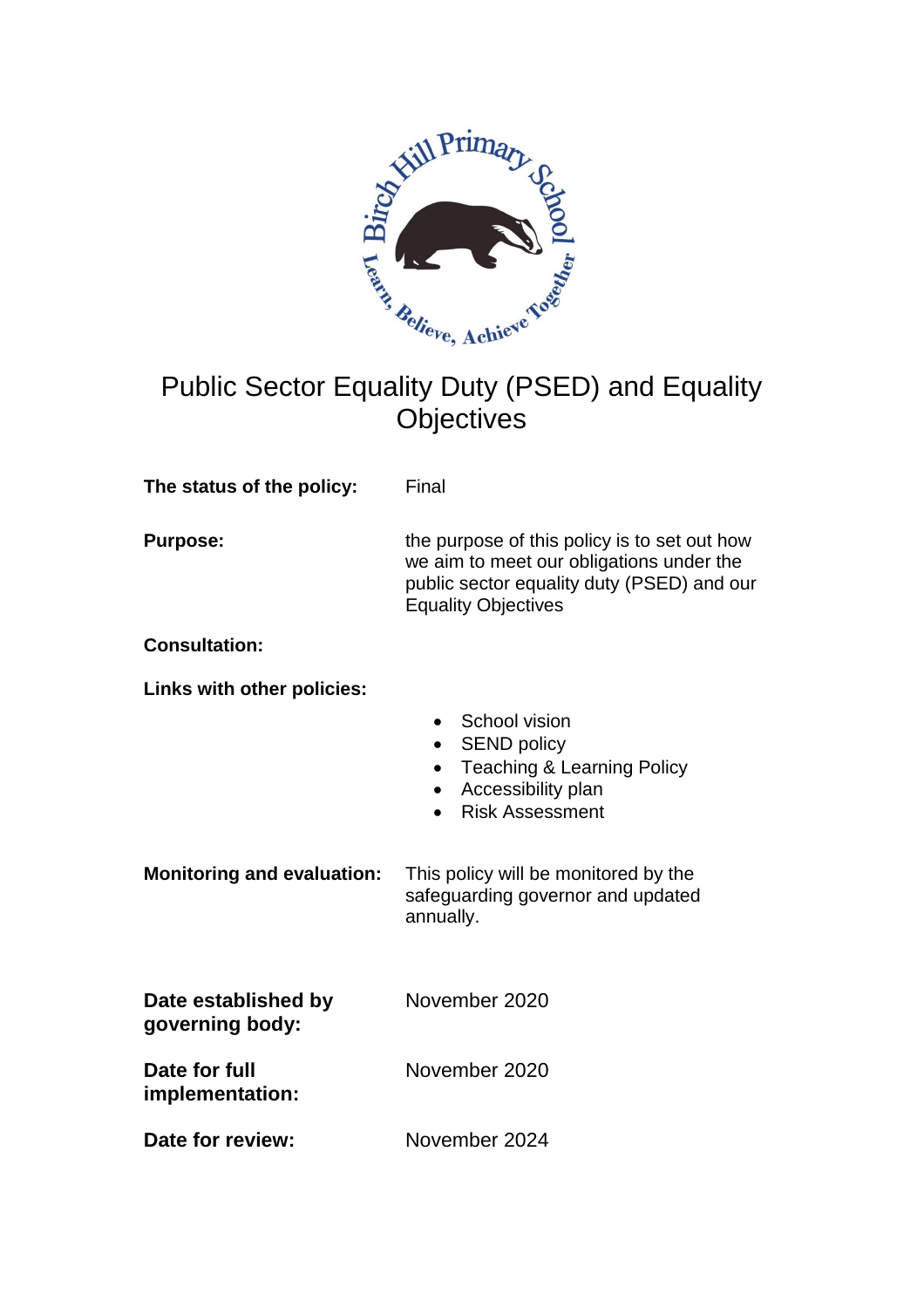# **Contents**

# **1. Aims**

Our school aims to meet its obligations under the public sector equality duty by having due regard to the need to:

- Eliminate discrimination and other conduct that is prohibited by the Equality Act 2010
- Advance equality of opportunity between people who share a protected characteristic and people who do not share it
- Foster good relations across all characteristics between people who share a protected characteristic and people who do not share it

# **2. Legislation and guidance**

This document meets the requirements under the following legislation:

- [The Equality Act 2010,](http://www.legislation.gov.uk/ukpga/2010/15/contents) which introduced the public sector equality duty and protects people from discrimination
- [The Equality Act 2010 \(Specific Duties\) Regulations 2011,](http://www.legislation.gov.uk/uksi/2011/2260/contents/made) which require schools to publish information to demonstrate how they are complying with the public sector equality duty and to publish equality objectives

This document is also based on Department for Education (DfE) guidance: The Equality [Act 2010 and schools.](https://www.gov.uk/government/uploads/system/uploads/attachment_data/file/315587/Equality_Act_Advice_Final.pdf) 

### **3. Roles and responsibilities**

The governing board will:

- Ensure that the equality information and objectives as set out in this statement are published and communicated throughout the school, including to staff, pupils and parents, and that they are reviewed and updated at least once every four years
- Delegate responsibility for monitoring the achievement of the objectives on a daily basis to the headteacher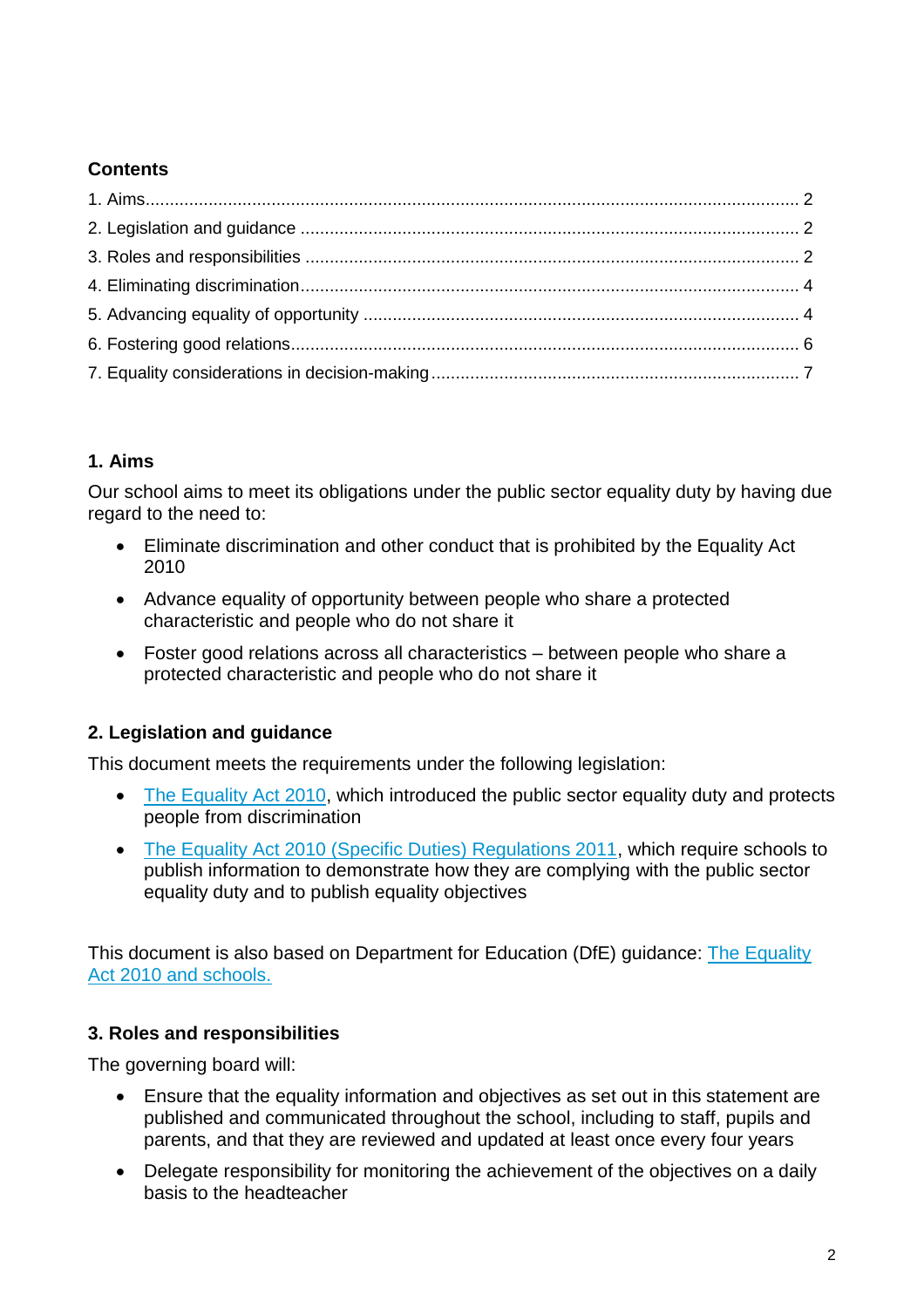The headteacher will:

Promote knowledge and understanding of the equality objectives amongst staff and pupils Monitor success in achieving the objectives and report back to governors

# **Staff**

All staff are responsible for:

- Promoting an inclusive and collaborative ethos in the school
- Recognising and challenging bias and stereotyping
- Dealing with racist, homophobic and other hate-related incidents
- Managing fairly and professionally with any prejudice-related incidents that may occur
- Planning and delivering lessons that reflect the school's principles, for example by providing materials which give positive images in terms of race, gender and disability
- Maintaining the highest expectations of success for all pupils
- Supporting different groups of pupils in their class through differentiated planning and teaching, especially those who may (sometimes temporarily) find aspects of academic learning difficult
- Keeping up to date with equalities legislation and engaging in relevant CPD

## **Parents, Carers and Pupils**

Parents, carers and pupils will be made aware of the Equality Policy and will be expected to comply with the school's duties as outlined under this Policy.

# **Visitors**

All visitors to the school, including parents and carers, students and contractors, supply teachers are expected to support our commitment to equality and to comply with the duties set out in this policy. We will provide guidance and information to enable them to do this – included in the Visitor/Volunteers guide.

# **KEY PRINCIPLES**

Our approach to equality is based on the following key principles:

- To ensure no person at Birch Hill Primary School is treated less favourably because of their **race, disability, sex, age, religion, sexual orientation or because they are pregnant or entitled to paternity leave.**
- To monitor and respond to all serious incidents relating to the protected characteristics logged and reported termly to Full Governing Body (as part of the Head Teachers' Termly Report)
- To ensure all staff and students reflect this policy's approach to equality in all that they do and that they are offered appropriate **training** to support them in this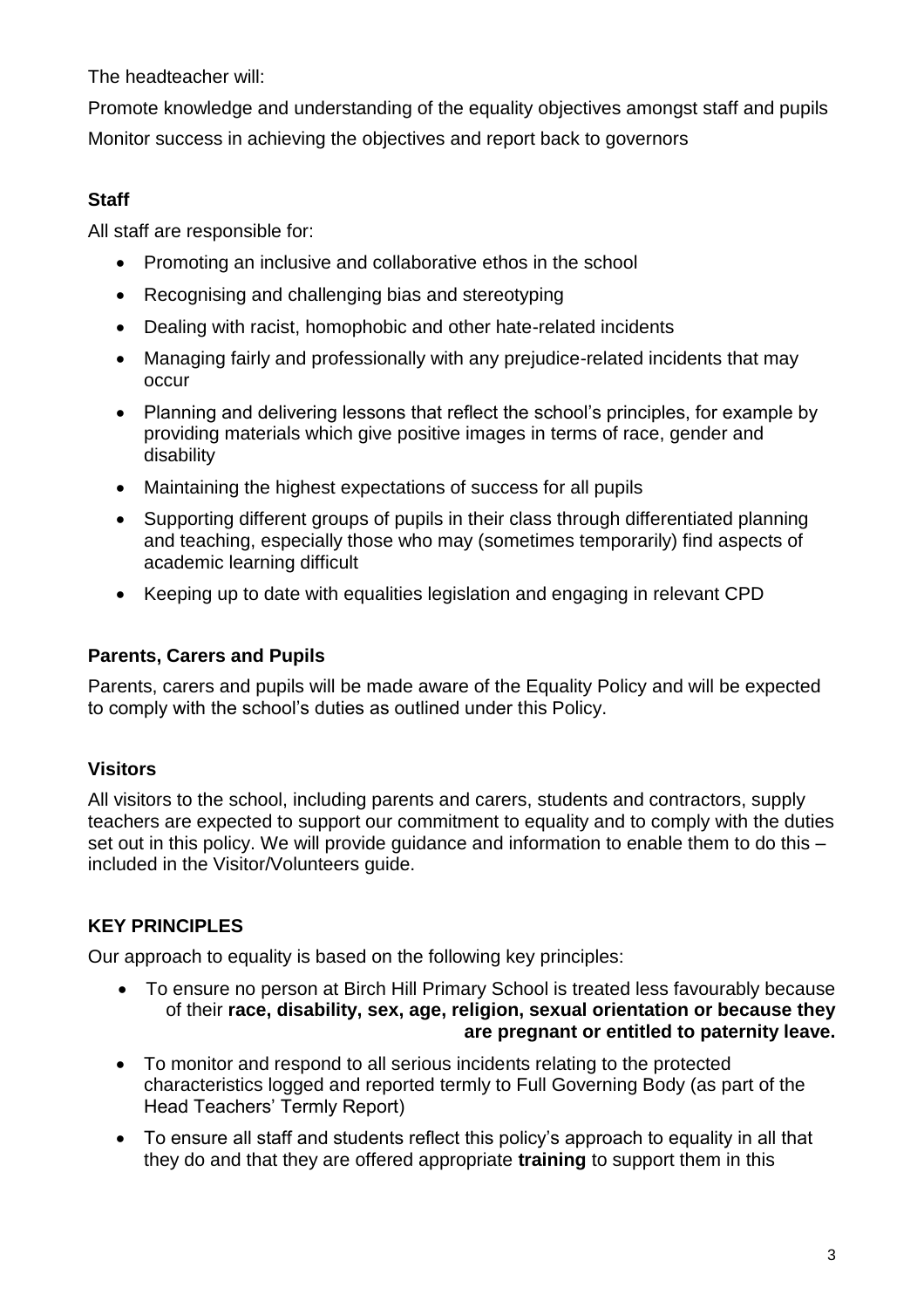- To ensure that the **school website** contains information about what our policy is, how we monitor its effectiveness including publishing data and what actions we are taking
- To **celebrate diversity** in our school through a range of school events, such as our celebration assemblies and newsletter
- To ensure all **SEND** students have equal access to all aspects of school life

## **4. Eliminating discrimination**

The school is aware of its obligations under the Equality Act 2010 and complies with nondiscrimination provisions.

Where relevant, our policies include reference to the importance of avoiding discrimination and other prohibited conduct.

We ensure that all staff including support and administrative staff, receive appropriate training and opportunities for professional development, both as individuals and as groups or teams.

To inform our approach, the school collects information relevant to seven characteristics (race, disability, sex, religion or belief, sexual orientation, pregnancy and maternity and gender reassignment) and where appropriate also pupil achievement, attendance, exclusions and staff training. This information is used to inform the policies, plans and strategies, lessons, additional support, training and activities the school provides.

## **5. Advancing equality of opportunity**

As set out in the DfE guidance on the Equality Act, the school aims to advance equality of opportunity by:

- Removing or minimising disadvantages suffered by people which are connected to a particular characteristic they have
- Taking steps to meet the particular needs of people who have a particular characteristic
- Encouraging people who have a particular characteristic to participate fully in any activities

In fulfilling this aspect of the duty, the school will:

- Publish attainment data each academic year showing how pupils with different characteristics are performing
- Analyse the above data to determine strengths and areas for improvement, implement actions in response and publish this information
- Make evidence available identifying improvements for specific groups
- Publish further data about any issues associated with particular protected characteristics, identifying any issues which could affect our own pupils

### **With regard to our curriculum access and content:**

We actively promote equality and diversity through the curriculum, ensuring equality of achievement for all. We achieve this through: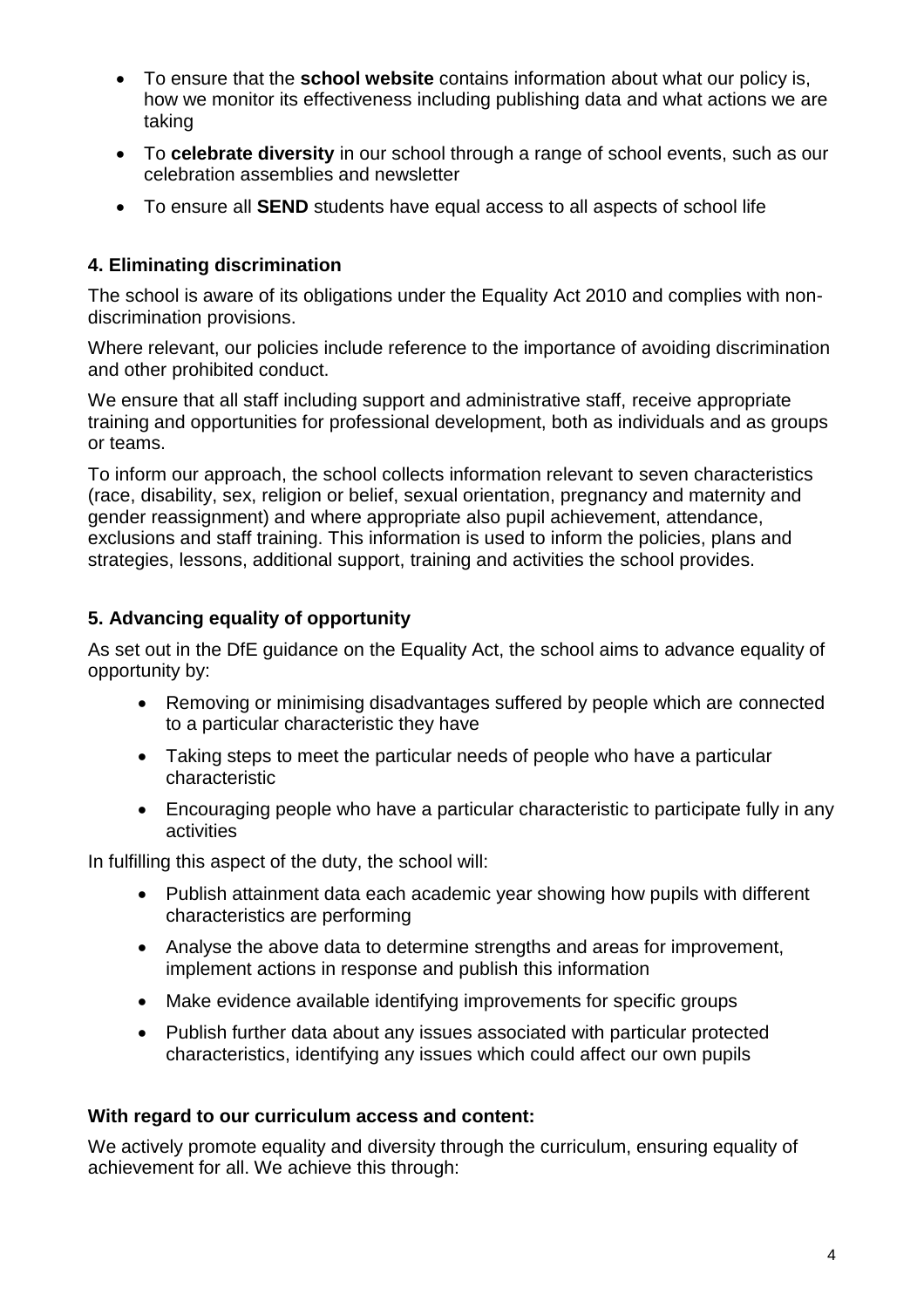- the development of a balanced and challenging curriculum
- delivering a curriculum which promotes the spiritual, moral, social and cultural development of our pupils
- a curriculum which includes opportunities for all pupils to understand and celebrate diversity and difference, including their own and other religions/cultures, and for pupils to listen to a range of opinions and empathise with different experiences. Our aim is to create an environment which fosters respect for all
- maximising the extent to which all pupils have equality of participation to minimise the effect of cultural differences
- we use a variety of resources (displays, images, text books, multi-media resources) to model positive images and show a balanced view of a diverse and multicultural society
- we use a range of teaching strategies to ensure that we meet the needs of all pupils.

### **What we are doing to advance equality of opportunity between different groups**

We collect data and monitor progress and outcomes of different groups of pupils and use this data to take action to close any gaps and support school improvement. This includes;

- monitoring academic progress and attainment by gender, ethnicity and economic status with appropriate intervention to ensure equality of achievement (for example for learners making slow progress/at risk of under achieving in acquiring ageappropriate literacy and number skills)
- liaising with feeder schools to ensure that provision effectively meets the needs of the children joining the school
- setting improvement targets for all pupils and monitoring progress on reaching these objectives

### **Staff management**

We are committed to the implementation of equal opportunity for all and to the monitoring and active promotion of equality in all aspects of staffing and employment. This includes:

- all staff appointments and promotions being made on the basis of merit and ability and, where appropriate, in conjunction with a representative from the Governing Body
- appraisal and staff professional development being based on an objective assessment of the individual's capabilities, performance and potential
- ensuring that all staff, including support and administrative staff, receive appropriate training and opportunities for professional development, both as individuals and as groups or teams
- striving as an employer to eliminate discrimination, racial abuse/provocation and harassment in our employment practice and actively promoting equality across all groups
- promoting a healthy work/life balance
- facilitating flexible working opportunities, such as part-time work and job sharing.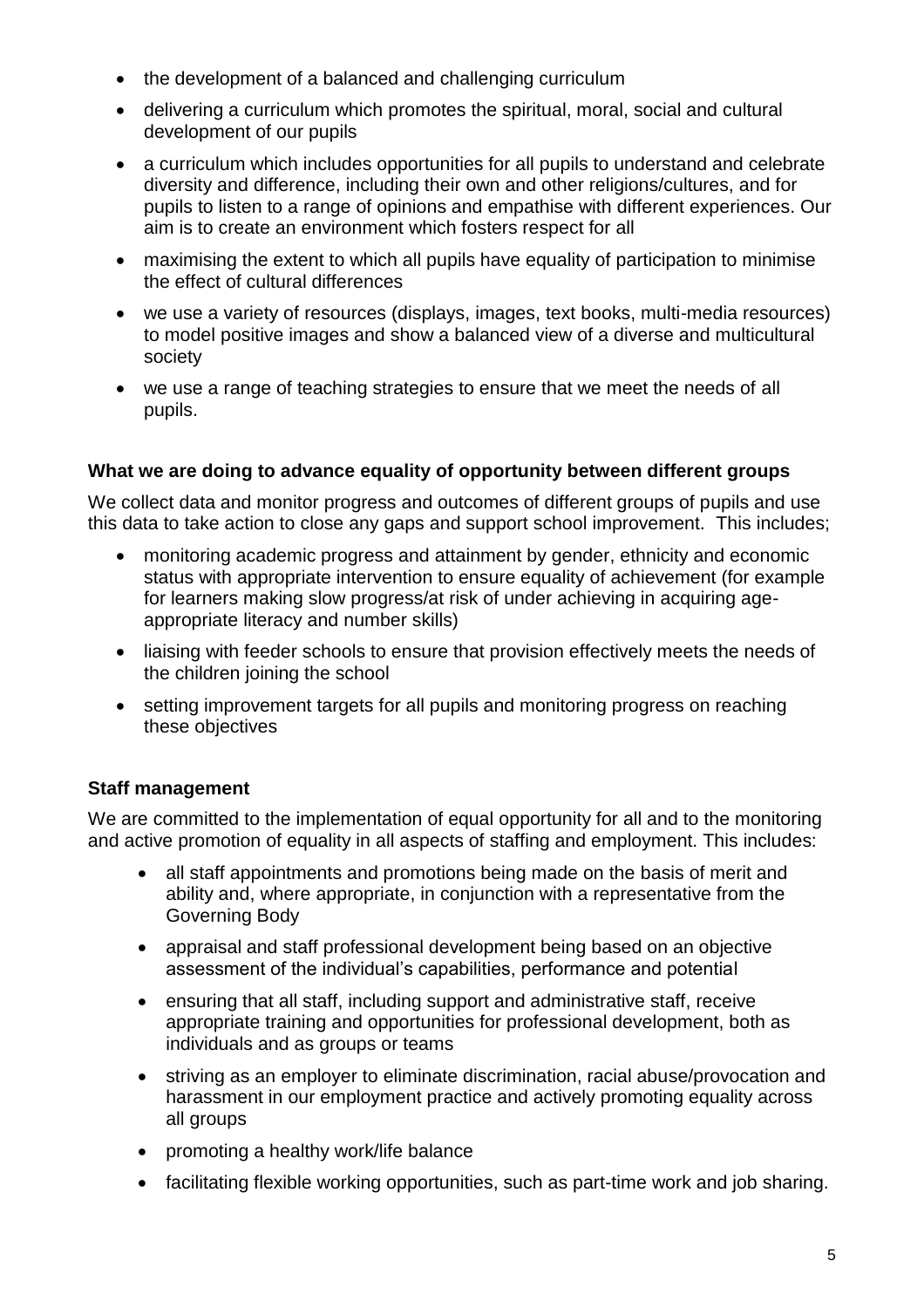## **Staff training**

The school ensures that all staff understand and implement the key requirements of the Equality Policy.

The school provides training and guidance on Equality for all staff new to the school as part of their induction. Annually at the whole staff meeting at the start of the school year, training covers the principal expectations and duties of the Equality Act and the responsibilities of staff. Staff attendance is recorded.

### **School facilities**

The school environment takes into account equality and diversity with a principle of access for all, particularly ensuring the physical environment enables disabled pupils to fully participate. Where facilities provide any access issues for some people, we put in place alternative arrangements as and when required.

This also extends to the way in which we manage any contracts or commission/procure any work.

## **6. Fostering good relations**

The school aims to foster good relations between those who share a protected characteristic and those who do not share it by:

- Promoting tolerance, friendship and understanding of a range of religions and cultures through different aspects of our curriculum. This includes teaching in RE, citizenship and personal, social, health and economic (PSHE) education, but also activities in other curriculum areas. For example, as part of teaching and learning in English/reading, pupils will be introduced to literature from a range of cultures
- Holding assemblies dealing with relevant issues. Pupils will be encouraged to take a lead in such assemblies and we will also invite external speakers to contribute, Key Stage assemblies and Celebration assemblies
- Be reflective of the make-up of our School Council, House Captains
- Having a clear and positive behaviour system
- Ensuring equal access to after-school clubs and trips
- Working with our local community. This includes inviting leaders of local faith groups to speak at assemblies, and organising school trips and activities based around the local community
- Encouraging and implementing initiatives to deal with tensions between different groups of pupils within the school. For example, our school council has representatives from different year groups and is formed of pupils from a range of backgrounds. All pupils are encouraged to participate in the school's activities, such as sports clubs. We also work with parents to promote knowledge and understanding of different cultures
- Trying to develop links with people and groups who have specialist knowledge about particular characteristics, which helps inform and develop our approach

#### **Behaviour, Anti-bullying and Serious Incidents**